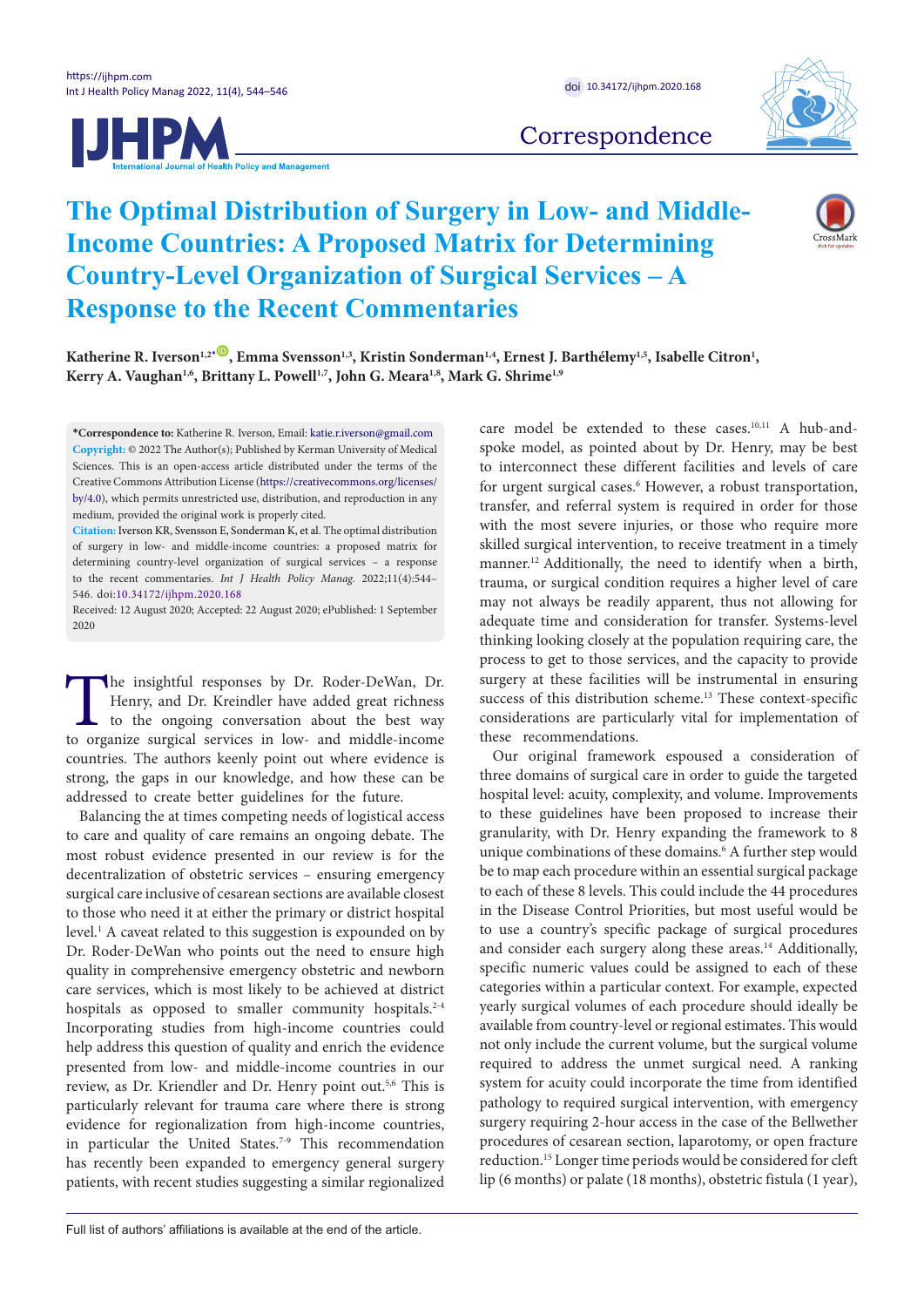or oncologic diagnoses.16 Complexity is more nuanced to quantify, but could include surrogates such as cost, resourceintensiveness (material and human), or number of specialties required for comprehensive treatment, ultimately resulting in a ranking system of the listed surgeries along this domain. For example, oncologic surgery or congenital repairs would rank as more complex with higher costs, larger number of resources, and multidisciplinary teams required versus hernia repair or hydrocelectomy requiring lower costs, less resources, and not as many health professionals. Additionally, more explicitly stating the desired hospital designation for each surgery, from primary to tertiary level, would need to be defined at the country level based on each unique organizational structure.17

In the end, a matrix combining the package of procedures, quantifications of volume, acuity, and complexity, and targeted country-specific hospital levels would result. An example of this is provided in [Table](#page-1-0). While the recommendations set forth in the original review and in Dr. Henry's paper serve as general guidelines, the specifics presented here demonstrate an exercise which would be useful in a national surgical, obstetric, and anesthesia planning strategy.18 Considerations of the resources available at each hospital facility should be carefully considered as well as the degree of burden of these surgical diseases. This will allow for country-specific surgical needs to be matched with the underlying context of each hospital and provide targets for the build-up of surgical capacity. The best way forward is to incorporate these recommendations into government-led policy-making explicit surgical priorities. This should be accompanied by a clear monitoring and evaluation strategy to evaluate patient outcomes from the proposed organization and metrics to determine if the surgical needs of the population are being met. Future research evaluating policy implementation at this level will further the discussion regarding the optimal distribution of surgical care in these settings.<sup>19</sup>

## **Ethical issues**

Not applicable.

#### **Competing interests**

Authors declare that they have no competing interests.

#### **Authors' contributions**

KRI drafted the correspondence. All authors contributed to critical revisions and

have seen and approved the final manuscript.

### **Authors' affiliations**

1 Program in Global Surgery and Social Change, Harvard Medical School, Boston, MA, USA. <sup>2</sup>General Surgery Department, University of California Davis Medical Center, Sacramento, CA, USA. <sup>3</sup>Lund University, Lund, Sweden. <sup>4</sup>Brigham and Women's Hospital, Boston, MA, USA. <sup>5</sup>Icahn School of Medicine at Mount Sinai, New York City, NY, USA. <sup>6</sup>University of Pennsylvania, Philadelphia, PA, USA. <sup>7</sup>Stanford University School of Medicine, Stanford, CA, USA. <sup>8</sup>Department of Plastic and Oral Surgery, Boston Children's Hospital, Boston, MA, USA. <sup>9</sup>Massachusetts Eye and Ear Infirmary, Boston, MA, USA.

#### **References**

- 1. Iverson KR, Svensson E, Sonderman K, et al. Decentralization and regionalization of surgical care: a review of evidence for the optimal distribution of surgical services in low- and middle-income countries. *Int J Health Policy Manag*. 2019;8(9):521-537. doi:[10.15171/](https://doi.org/10.15171/ijhpm.2019.43) iihpm.2019.43
- 2. Roder-DeWan S. Decentralization and regionalization: redesigning health systems for high quality maternity care: Comment on "Decentralization and regionalization of surgical care: a review of evidence for the optimal distribution of surgical services in low- and middle-income countries." *Int J Health Policy Manag*. 2021;10(4):215- 217. doi[:10.34172/ijhpm.2020.30](https://doi.org/10.34172/ijhpm.2020.30)
- Kruk ME, Gage AD, Arsenault C, et al. High-quality health systems in the Sustainable Development Goals era: time for a revolution. *Lancet Glob Health*. 2018;6(11):e1196-e1252. doi[:10.1016/s2214-](https://doi.org/10.1016/s2214-109x(18)30386-3) [109x\(18\)30386-3](https://doi.org/10.1016/s2214-109x(18)30386-3)
- 4. Gage AD, Carnes F, Blossom J, et al. In low- and middle-income countries, is delivery in high-quality obstetric facilities geographically feasible? *Health Aff (Millwood).* 2019;38(9):1576-1584. doi:[10.1377/](https://doi.org/10.1377/hlthaff.2018.05397) [hlthaff.2018.05397](https://doi.org/10.1377/hlthaff.2018.05397)
- 5. Kreindler SA. Conceptualizing the organization of surgical services: Comment on "Decentralization and regionalization of surgical care: a review of evidence for the optimal distribution of surgical services in low- and middle-income countries." *Int J Health Policy Manag*. 2021;10(4):218-220. doi:[10.34172/ijhpm.2020.60](https://doi.org/10.34172/ijhpm.2020.60)
- Henry JA. Decentralization and regionalization of surgical care as a critical scale-up strategy in low- and middle-income countries: Comment on "Decentralization and regionalization of surgical care: a review of evidence for the optimal distribution of surgical services in low- and middle-income countries." *Int J Health Policy Manag*. 2021;10(4):211-214. doi[:10.34172/ijhpm.2020.26](https://doi.org/10.34172/ijhpm.2020.26)
- 7. Jurkovich GJ. Regionalized health care and the trauma system model. *J Am Coll Surg*. 2012;215(1):1-11. doi:[10.1016/j.jamcollsurg.2012.03.016](https://doi.org/10.1016/j.jamcollsurg.2012.03.016)
- 8. Callese TE, Richards CT, Shaw P, et al. Trauma system development in low- and middle-income countries: a review. *J Surg Res*. 2015; 193(1):300-307. doi[:10.1016/j.jss.2014.09.040](https://doi.org/10.1016/j.jss.2014.09.040)
- 9. Celso B, Tepas J, Langland-Orban B, et al. A systematic review and meta-analysis comparing outcome of severely injured patients treated in trauma centers following the establishment of trauma systems. *J Trauma*. 2006;60(2):371-378. doi:[10.1097/01.](https://doi.org/10.1097/01.ta.0000197916.99629.eb) [ta.0000197916.99629.eb](https://doi.org/10.1097/01.ta.0000197916.99629.eb)

<span id="page-1-0"></span>

| Surgery                  | Country  | <b>Volume (Procedures</b><br>Per Year Required Per<br>100 000 Population) | <b>Acuity (Optimal</b><br><b>Time From Diagnosis</b><br>to Surgery) | Complexity** (Cost<br>of Treatment in USD<br>Per DALY Averted <sup>20</sup> ) | Target Hospital Level***14            |
|--------------------------|----------|---------------------------------------------------------------------------|---------------------------------------------------------------------|-------------------------------------------------------------------------------|---------------------------------------|
| Elective inguinal hernia | Ghana    | $300^{21}$                                                                | 1-3 months                                                          | $$13^{22}$                                                                    | District hospital (primary)           |
| Complex trauma*          | Cambodia | 420 <sup>23,24</sup>                                                      | 2 hours                                                             | $$77^{25}$                                                                    | Provincial hospital (secondary)       |
| Obstetric fistula        | Uganda   | $5 - 15^{26,27}$                                                          | 1 year                                                              | $$54^{23}$                                                                    | National referral hospital (tertiary) |

Abbreviations: USD, United States Dollar; DALY, disability-adjusted life year.

Complex trauma is defined by injury requiring procedural intervention as defined by Higashi et al.<sup>24</sup>

\*\* Cost per DALY averted was used as a surrogate for complexity to facilitate comparison between different countries, but total cost of providing each procedure, and not per DALY averted, may be more appropriate to compare procedures within the same country.

\*\*\* The country's specific target hospital level is listed with parentheses showing primary, secondary, or tertiary level based on Disease Control Priorities Volume 3 designations.